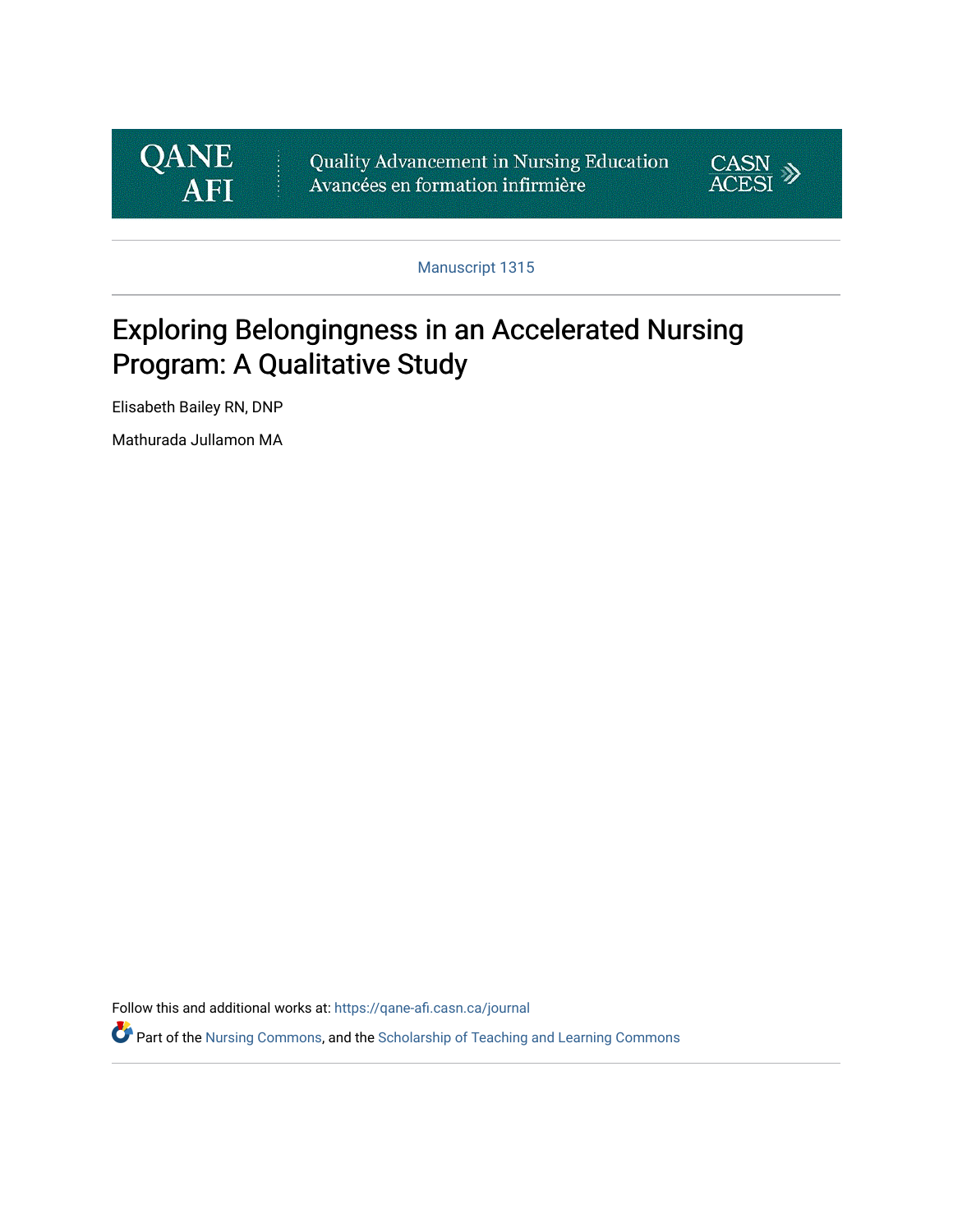Accelerated nursing programs, baccalaureate programs that generally take between 11 and 24 months of focused nursing coursework to complete, have proliferated to meet the demands of the current and projected nursing shortage (American Association of Colleges of Nursing [AACN], 2019; Canadian Nurses Association, 2009; Millet et al., 2015; Read & Laschinger, 2017). While these programs serve an important function, accelerated nursing students face unique challenges to their academic tenacity given the fast pace, content-heavy coursework, and swift transition into complex clinical learning environments. *Academic tenacity* is described as a student perspective that is resilient and oriented towards long-term outcomes; key components include self-regulation abilities, a growth-oriented mindset, and a sense of social belonging (Cohen & Garcia, 2008; Dweck et al., 2014). In addition to the faster pace of their coursework, accelerated nursing students are also frequently met with skepticism about the quality and efficacy of these fast-track programs by staff nurses, clinical instructors, and even faculty teaching within these programs (Bowie & Carr, 2013; Hegge & Hallman, 2008). Given the particular challenges of accelerated nursing programs, coupled with the realities of a strained nursing educator workforce (Boamah et al., 2021; Millett et al., 2015; Vandyk et al., 2017), there are potential threats to learning environments that are supportive of students' academic tenacity, in particular, the component of social belonging.

#### **Background**

It is well established that the experience of belonging and social connection supports motivation, positive self-concept, and learning, and that the absence of belonging can increase stress, anxiety, and depression (Baumeister & Leary, 1995; Cohen & Garcia, 2008; Dweck et al., 2014; Maslow, 1987). Levett-Jones and colleagues (Borrott et al., 2016; Levett-Jones et al., 2007; Levett-Jones & Lathlean, 2008) have explored the concept of "belongingness" in nursing clinical education and demonstrated that belongingness impacts nursing students' positive self-concept, confidence, motivation for learning, and resilience in clinical contexts. Levett-Jones and Lathlean (2008) offered the following definition of belongingness in the context of clinical education:

Belongingness is a deeply personal and contextually mediated experience that evolves in response to the degree to which an individual feels (a) secure, accepted, included, valued and respected by a defined group, (b) connected with or integral to the group, and (c) that their professional and/or personal values are in harmony with those of the group. The experience of belongingness may evolve passively in response to the actions of the group to which one aspires to belong and/or actively through the actions initiated by the individual. (p. 104)

While there is a clear link between nursing students' belongingness and their success in clinical learning environments (Grobecker, 2016; Levett-Jones & Lathlean, 2008), there is scant research looking at the impact of students' self-perception of belonging in academic nursing education contexts. In the traditional model of undergraduate nursing education, there is some degree of separation between clinical learning environments and academic settings where students complete the majority of their theoretical coursework (Luhanga, 2018). In this traditional model, students complete coursework in larger class groups and then separate into smaller groups to engage in clinical practice experiences. For the purposes of this project, we refer to classroom settings as "academic nursing education" contexts to differentiate from clinical learning environments.

Since we will be exploring belongingness in academic nursing education, we will also provide a working definition of belongingness as it applies to university students outside clinical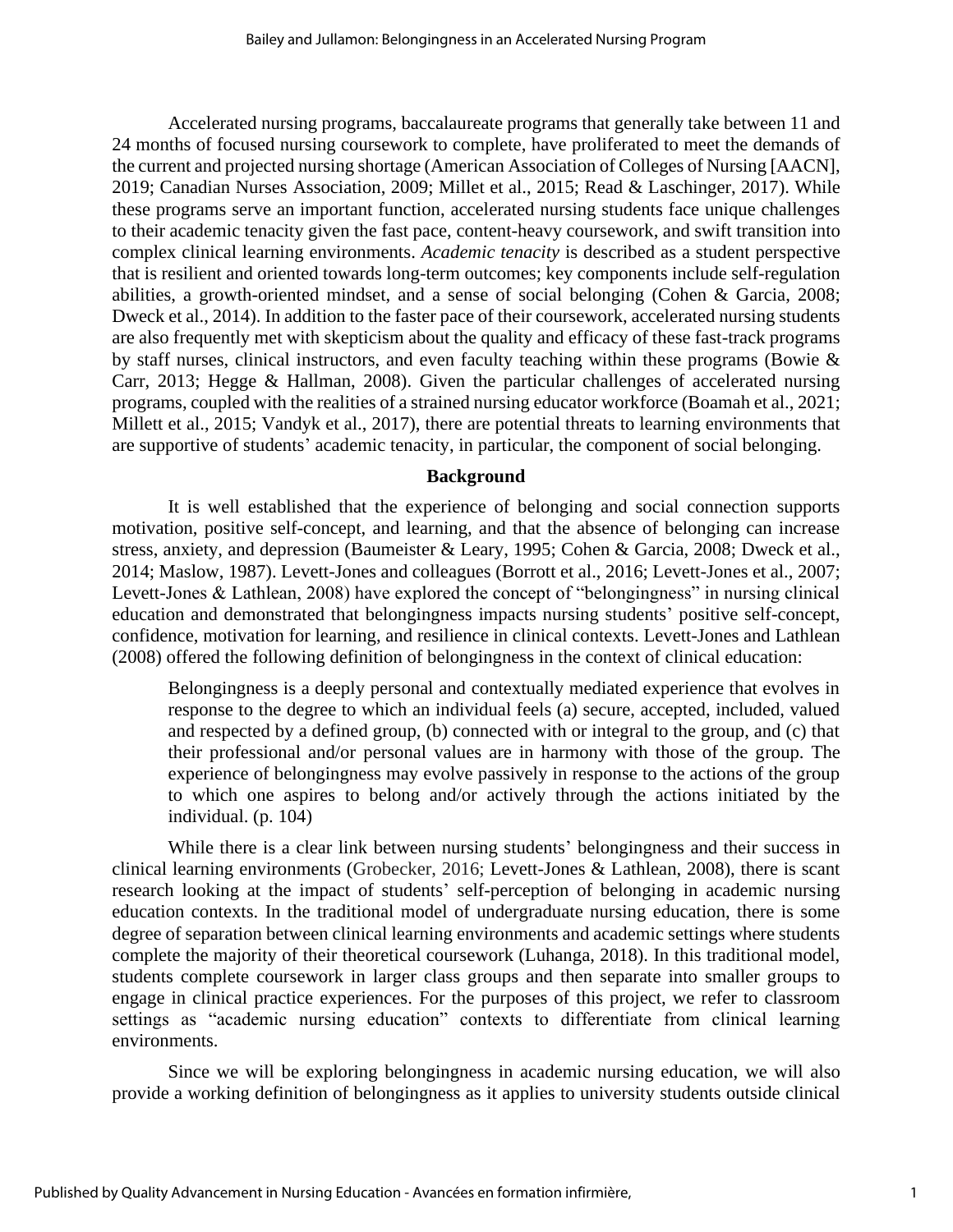contexts. Drawing on an extensive review of the literature, Strayhorn (2018) defined belongingness as students' "perceived social supports on campus, a feeling or sensation of connectedness, and the experience of feeling cared about, accepted, respected, valued by, and important to the campus community or others on campus such as faculty, staff, and peers" (p. 23).

While the term *belongingness* comes directly from the literature, it is not a word frequently used outside of academic journals. Previous authors on this topic often use other terms such as *belonging*, *sense of belonging*, and *social connection* interchangeably with belongingness (Borrott et al., 2016; Grobecker, 2016; Levett-Jones & Lathlean, 2008; Pym et al., 2011; Strayhorn, 2018). While there is some debate in the psychological literature about the importance of differentiating between social connection or connectivity (an element of the self-concept related to one's cognitive understanding of relationship to the larger social world) and belongingness (a feeling of group membership and affiliation) (Lee et al., 2001), participants in this study naturally used the terms *sense of belonging*, *belongingness*, *social connection*, and *connectivity* interchangeably during interviews, which is consistent with the colloquial use and understanding of these terms. In the Findings section, we describe how participant-generated descriptions of belongingness align with the working definitions from Levett-Jones and Lathlean (2008) and Strayhorn (2018) provided above.

## **Research Purpose and Questions**

This project aims to explore the student experience of belongingness in academic nursing educational settings and was guided by the following questions:

- How do nursing students in an accelerated bachelor of science in nursing program experience belongingness?
- What factors impact nursing students' experience of belongingness?
- What are the implications of students' experience of belongingness?

# **Methods**

This qualitative study was influenced by phenomenology and the goal of understanding the lived experiences of participants. Phenomenology is an approach used in educational research to develop a "profound understanding of human experiences common to a group of people" (Padilla-Diaz, 2015, p. 104) and "rich, detailed descriptions of the phenomenon being investigated" (Eddles-Hirsch, 2015, p. 252). Because there is scant work on belongingness in academic nursing educational contexts, we decided upon a qualitative approach rooted in phenomenological inquiry to gain a foundational understanding of the experience of belongingness for accelerated nursing students.

# **Study Setting and Demographics**

Participants in this study were all students in an accelerated 20-month bachelor of science in nursing (BSN) program at a university in Western Canada. Applicants to this BSN program must have completed at least two years (48 credits) of postsecondary education, including prerequisite courses in English writing and human anatomy and physiology, to be eligible for admission. Once enrolled in their BSN studies, students engage in a series of nursing-specific courses, including theory, laboratory, and clinical practicum coursework. At the time of the study, theoretical coursework and laboratory-based learning were offered entirely in-person, on campus, with clinical learning opportunities at a variety of locations, from community clinics to tertiary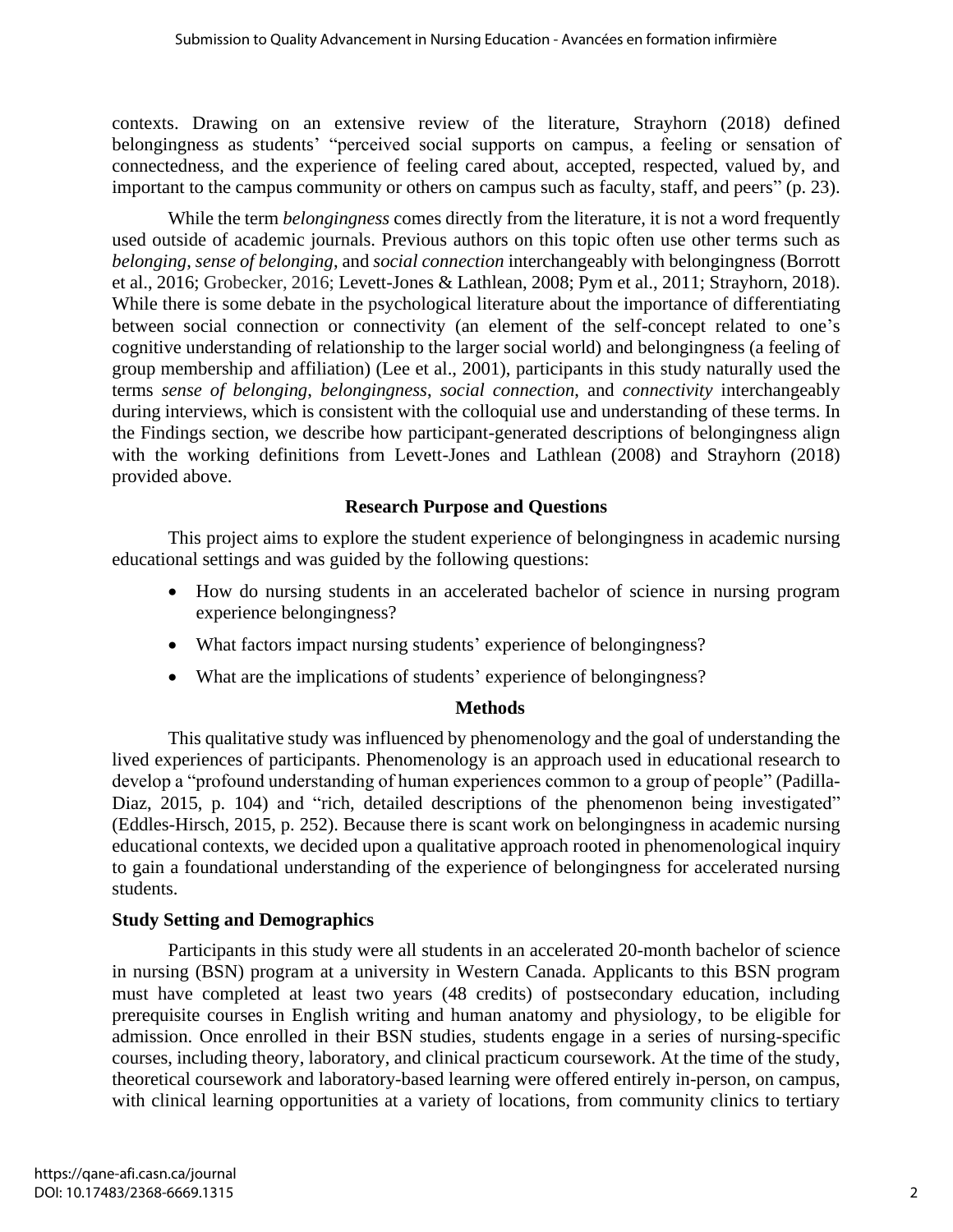care settings. Given the admission requirements of their program, participants in the study all had significant previous postsecondary education to reflect upon and compare with their experiences in nursing education. All participants were also navigating the particular set of challenges related to rapid content delivery and a limited timeframe that were of interest to our team.

There were 17 participants in this study, 3 male and 14 female participants, ranging in age from 23 to 40 years. Participants' gender and age breakdown is representative of the makeup of the larger BSN program in which 15% of students identify as male and 85% identify as female (based on the current binary gender designation options available in the university's information system), with an age range of 21 to 45 years in the 2021 cohort.

## **Recruitment and Ethical Considerations**

Ethics approval for this study was obtained through the university's Behavioral Research Ethics Board. Participants were recruited via an email announcement; those interested in participating contacted the co-investigator directly. The co-investigator arranged for a preinterview phone meeting with each participant to introduce the study and allow time to answer any questions, ensure informed consent, and arrange for the interview meeting. Interviews were booked at least a week later than the pre-interview meeting to allow time for consideration. Participants were informed during the pre-meeting that scheduling the interview did not commit them to the study and that they could opt out at any time. They were reminded at the beginning of the interview that they retained the right to withdraw at any point. Because the principal investigator is a faculty member in the participants' BSN program, all interviews were arranged and conducted by the co-investigator to minimize the risk of a real or perceived conflict of interest or dual relationship. As described below, transcripts and file names were anonymized to minimize the risk that the principal investigator could identify participants.

#### **Data Collection and Analysis**

Seventeen students from the accelerated BSN program volunteered as participants. Individual, semi-structured interviews were conducted with each participant, using an interview guide that was co-created by the research team. Interviews took place at locations mutually agreed upon by the co-investigator and participant. Individual interviews ranged from 16 to 52 minutes long. Each interview was audio-recorded with participant consent. Participants were provided with a \$25 gift card as a gesture of appreciation for their time.

Audio files were transcribed verbatim using an online data transcription program approved by the ethics board and described in the informed consent process. To mitigate risks associated with third-party transcription, file names were anonymized before being uploaded to the transcription program and remained on the transcription site for only the minimum amount of time needed to generate the transcript. Once completed transcripts were received, the audio files were deleted from the transcription program. The co-investigator reviewed each transcript for accuracy and to remove identifying details of participants or educators. Transcripts were then shared with participants for their review and approval; one participant requested a minor change to the transcript, which was accommodated. Once the transcripts were de-identified and accuracy checked, they were stored on a secure, encryption-enabled platform accessible to both members of the research team.

Data analysis was influenced by Groenewald's (2004) guidelines for phenomenological analysis. First, each transcript was read several times in its entirety without highlighting or coding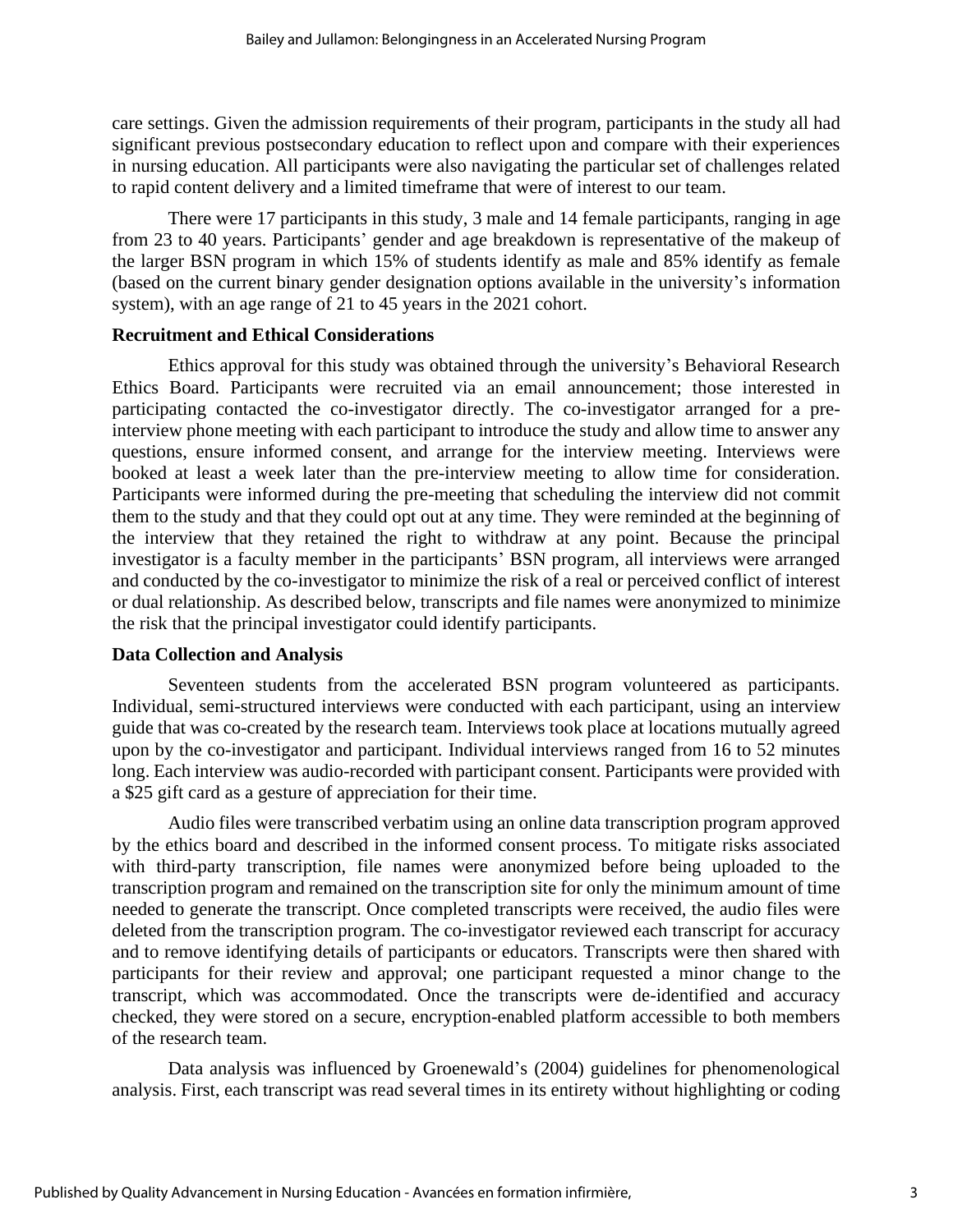to "become familiar with the words of the interviewee/informant in order to develop a holistic sense, the 'gestault'" (Groenewald, 2004, p. 50). Next, the principal investigator returned to each interview and highlighted sections that meaningfully related to the research questions, while generating preliminary codes or "units of meaning" (Groenewald, 2004; Hycner, 1985). The researchers met periodically throughout the data analysis process to clarify shared understanding of the units of meaning used to annotate the interviews. After individual interviews were annotated, transcripts were compared and emergent themes were identified across the set of interviews, similarities and variations were identified, and the research team continued the iterative process of discussing and clarifying themes while maintaining an audit trail of each iteration of annotation and discussion notes. The research team agreed that thematic saturation had been reached and no additional recruitment was needed when no new codes or themes were emerging from the interview data (Sebele-Mpofu, 2020).

#### **Findings**

When asked to describe what belongingness meant to them, participants articulated an understanding consistent with Levett-Jones and Lathlean's (2008) definition of belongingness, which describes feeling "(a) secure, accepted, included, valued and respected by a defined group, (b) connected with or integral to the group, and (c) that their professional and/or personal values are in harmony with those of the group" (p. 104). Thus, it appears that there is a consistent understanding of belonging/belongingness among nursing students in both clinical settings and the academic nursing educational contexts discussed in this project (Levett-Jones & Lathlean, 2008; Strayhorn, 2018).

For example, one participant described belongingness as a "sense of community. Feeling that there's a group of people that you know who know you… that you have a sense of camaraderie with and a sense of cooperation rather than competition" (Participant [P] 16). Another noted the interconnection of a developing professional nursing identity with a greater sense of belonging:

I am learning that being a nurse for lots of people is a really important part of their identity… I think that nursing changes how you see the world and interact with the world… within the profession of nursing, there's sort of a built in or an inherent sense of belonging, because we all have been through the same or similar education and we've all decided to pursue this path in our careers and our professional lives. (P6)

Many participants highlighted the importance of relationships in the educational setting in their personal definitions of belonging. As one participant described, "Belongingness [is] I guess an intrinsic sense that you fit in and that you're in a place where you're supposed to be and you're comfortable and accepted… you want to know your fellow students and have a good rapport with professors and clinical instructors" (P14).

Beyond agreement with the definition of belongingness, three central themes emerged from the interviews: belongingness matters to students; belongingness is constructed and understood by the individual; and belongingness is relational and contextually situated. Additionally, participants offered a number of experiences and suggestions that they believe enhanced belongingness, which are described here as facilitators of belonging.

Answers to our first research question (How do nursing students in an accelerated BSN experience belongingness?) both lie in preceding personal definitions of belongingness and are threaded throughout the exploration of the central themes described below.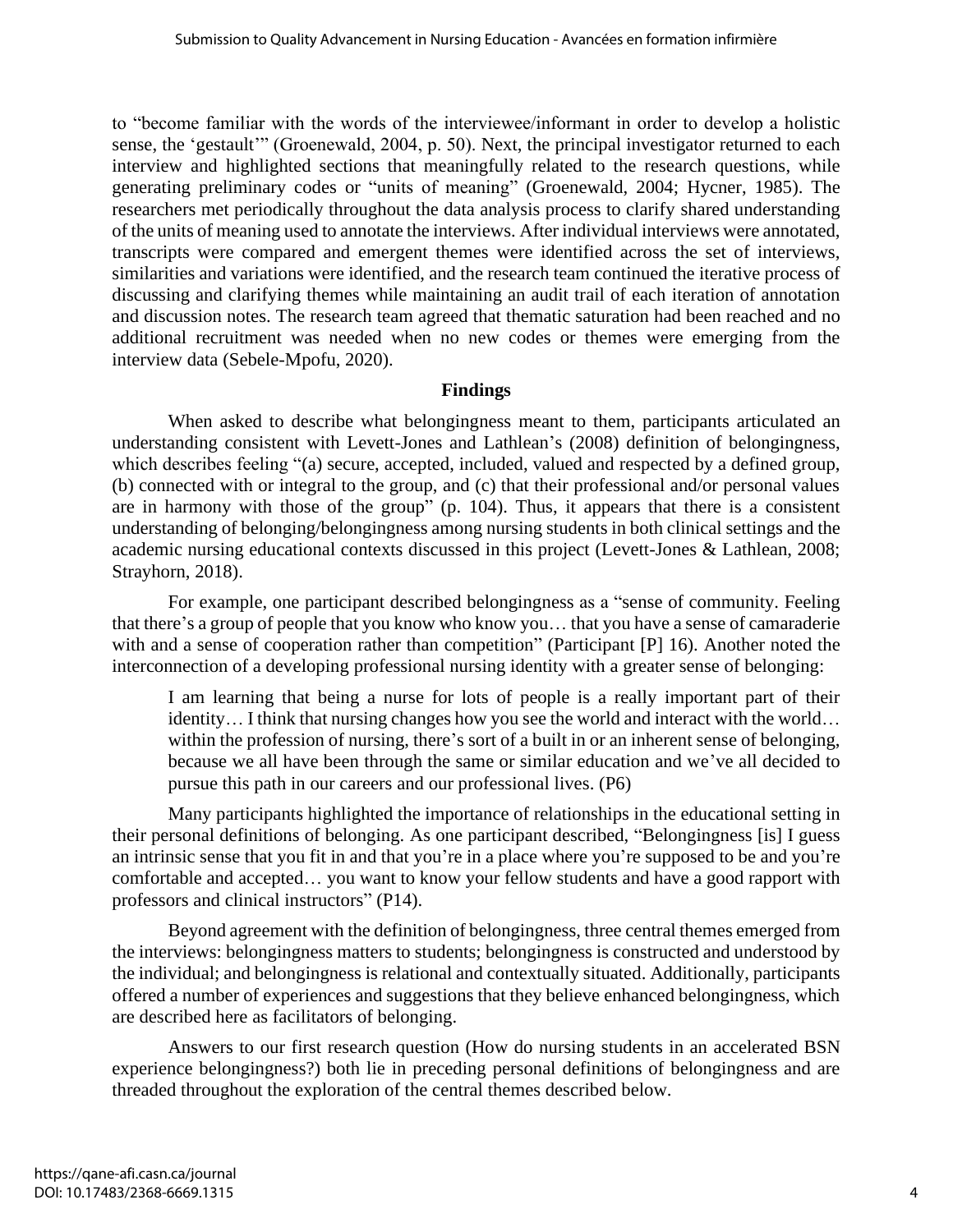#### **Belongingness Matters to Students**

In their responses, participants spoke directly to our third research question (What are the implications of students' experience of belongingness?) as they overwhelmingly reported that having a sense of belonging "directly relate[s] to our sense of worth, our mental health on an individual level, on a group level" (P16) and described belongingness as "important to keep me motivated" (P14). Participants reflected: "I think if you didn't have that sense of belonging, it would be near impossible to get through the program" (P5); "I think it entirely matters... I really do value the sense of belonging… it makes me feel safe and connected and really empowers [me] to learn" (P10). Given that students explicitly linked belongingness to motivation, mental health, and empowerment, there are clear indications for schools and faculty members to actively work to enhance and support students' belongingness. Participant-suggested strategies for enhancing belongingness are described in the Facilitators of Belonging subsection below.

## **Belongingness Is Constructed and Understood by the Individual**

Participants also described constructing and understanding their own sense of belonging through numerous intrapersonal factors, such as their own motivation for pursuing nursing as a career, their personal impetus for seeking an accelerated program, and their unique tendencies to seek out support from or connection with peers and teachers. Participants further reflected that their personal responsibilities, commitments, and relationships outside nursing education impact their sense of belonging within their educational setting; some felt more drawn to seeking out connection with peers and faculty, and others felt less inclined to invest in relationships within the BSN program since they were focused on completing the program quickly and returning to their home community to begin a new career.

Rather than these individual factors preventing belongingness or decreasing motivation for connection, participants reported that what mattered to their sense of belonging was being seen and valued as individuals with unique experiences, knowledge, responsibilities, and perspectives. The importance of being seen as an individual whose collective life experience positively contributes to their own and their colleagues' nursing education, their BSN program, and the nursing profession was a strong through-line in participants' reflections.

Participants valued being seen as a person "as a whole rather than just as a student" (P16) and believed this contributed to a sense of belonging. For example, when teachers of large classes took the time to ask for students' names, "that felt like they cared about who I was as a person as well as a student. Like they wanted to know who I was specifically" (P2). Another participant noted that students being able to share their experiences and unique perspectives

enhances the belonging because you feel like you're contributing. And when you are able to share potentially a different perspective than what most people may have experienced, I think it makes you feel like you're actually contributing worthwhile things and that your participation in this community is valued. (P10)

In contrast, feeling "like a number, like I'm just a student paying tuition" (P1) or perceiving oneself "like a cog in the wheel and a relatively unimportant one at that" (P14) was associated with frustration and a decreased sense of belonging to and investment in the educational program.

# **Belongingness Is Relational and Contextually Situated**

While each participant understood belongingness through their unique intrapersonal lens, participants also described belonging as being enacted in the contexts of relationships.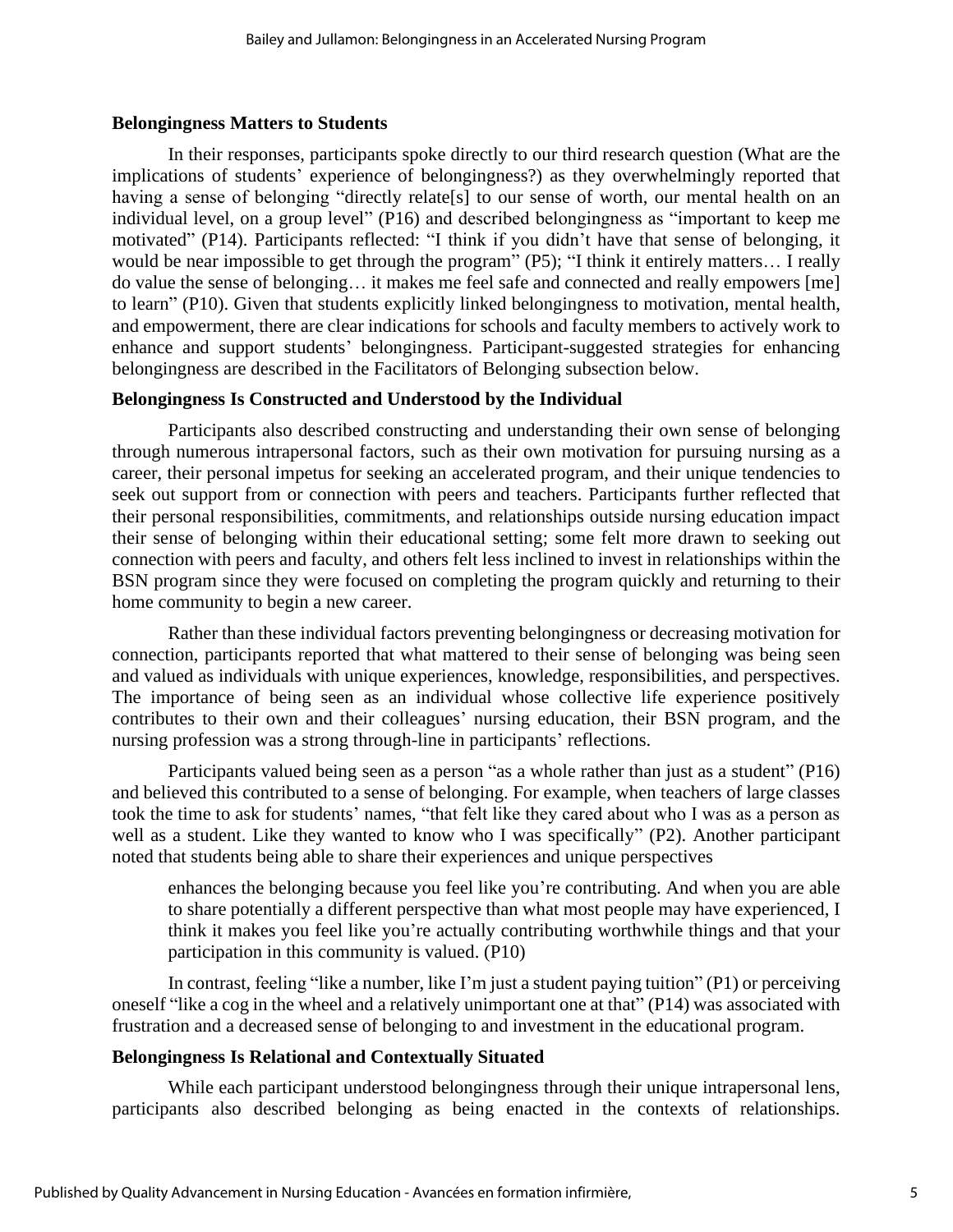Interpersonal relationships, positive or negative, influenced participants' experiences of belonging in nursing education settings. These relationships play out within the larger context of the accelerated BSN program and the university setting, all embedded within the profession of nursing, and alongside the individual familial and structural support systems students access during their studies. Thus, responses to our second research question (What factors impact nursing students' experience of belongingness?) are explored in the following sections describing relational factors, logistical barriers to, and facilitators of belongingness.

## *Peer Relationships*

Peer relationships were consistently described as the most central and positive factors in supporting participants' sense of belonging. Describing their connection to peers, participants reported, "With other students… I think that that's where I found belonging most" (P6); and "the students themselves drive a lot of that sense of belonging" (P5).

In the context of peer relationships, participants frequently described belonging as arising from shared experiences, particularly sharing challenging experiences: "nobody else really gets the stresses of the program like your classmates" (P11). With respect to other students, one participant observed:

They're really the only people that really understand what you're going through, right? Because they're going through it with you… You're going through like sad times and funny times and new experiences all the time. And that creates… a bonding experience and a sense of belonging for sure. (P12)

Several participants described supporting one another through difficulty as a part of their bonding process: "We joke and called it trauma bonding… to be in it together and to find common ground and support one another definitely creates that sense of belonging" (P5); "You're in the same boat... the same issues, and you try to survive together" (P3). Another explained, "Even if we're in the middle of midterms and stressed and miserable and anxious… you show up and everybody's sort of going through it together" (P6).

#### *Relationships With Faculty*

Though participants varied in how much they reported interacting with faculty members inside and outside the classroom, they consistently looked to faculty to establish environments that support belonging, particularly in large classes. Participants also identified qualities in faculty members, such as approachability, authenticity, and intentionality, as being important in positive student-faculty relationships and linked these qualities to satisfaction with their educational experience: "It really depends on the approachability of the faculty… when approachable, you have a more satisfactory sort of education" (P3).

Participants elaborated on this theme, noting that "professors being relatable and intentional… to break down this hierarchy of student professor relationship and ensure that they're approachable and see people as a whole rather than just as a student" (P16) impacts students' willingness to connect with, learn from, and respect faculty members. "Certain faculty members... were very honest, very authentic, and were very open to sharing their own life experiences, even beyond nursing. And I think that made a big difference on who as a student we can trust" (P7). Participants described approachable, authentic teachers as those who demonstrated investment in student learning by offering encouragement, answering student questions both in and outside of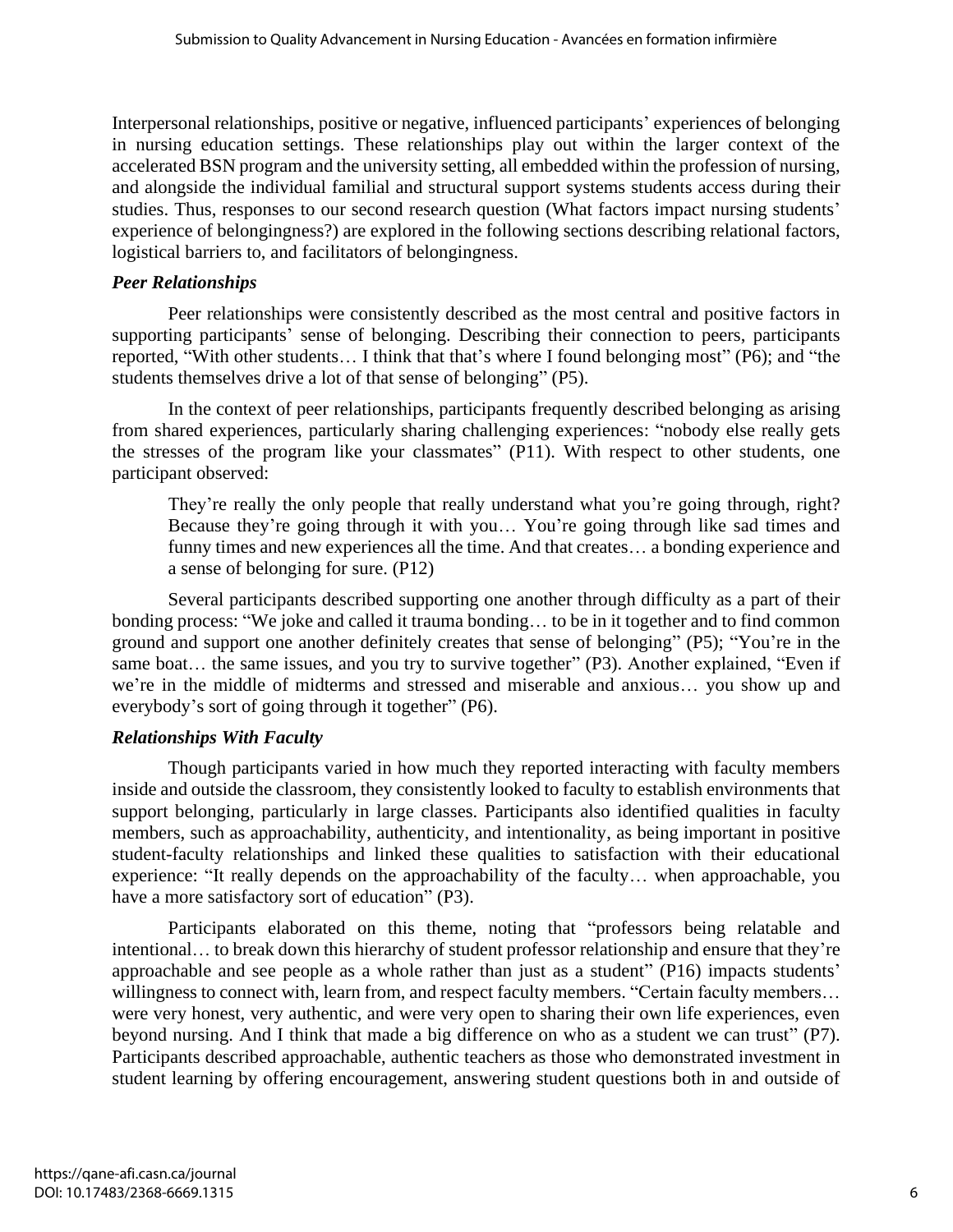class, sharing relevant personal anecdotes and experiences, and being receptive to student feedback.

On the other hand, participants also described behaviours and attitudes perceived to create a "divide between the professors and the students… a disrespect on both ends" (P12).

Several participants articulated challenges with perceived rigidity and limited autonomy in their nursing educational experiences. One participant reflected, "The most challenging piece was I think I felt like I was being treated like I wasn't an autonomous adult who could make decisions for my own learning" (P6). Others similarly noted, "We're not treated like adults" (P14) and related being "treated like children" (P16). Examples included being discouraged from pursuing extracurricular activities; having limited advanced notice about clinical schedules, which complicated outside responsibilities; having content delivered via didactic, teacher-centred methods; and having a perceived lack of transparency about expectations and administrative decisions. Participants also described faculty reacting to student questions about course content defensively: "They took it personally… maybe instead of seeing it as like a learning opportunity for students or just curiosity" (P8). Finally, participants described "just being met with dismissiveness" (P14). Feeling "dismissed" or encountering a "dismissive" attitude from faculty came up frequently in interviews, and participants related this to their sense of belonging in the BSN program: "I would kind of be dismissed. And yeah, that affects my sense of belonging to the program and caring about the program" (P1).

Though this study aimed to explore belonging in academic versus clinical educational contexts, the topic of clinical education arose organically in conversations with participants. Participants felt opportunities for connection and belonging were most apparent in clinical practicum placements; these settings combined experiences of shared challenges and supportive peer interactions within smaller group settings that allowed for more direct interaction and sharing of personal information as compared to large group course contexts. Students' sense of belonging—along with their confidence as developing nurses and motivation to continue with their nursing education—was significantly impacted by their interactions with instructors in clinical contexts. As one student described, "Depending on the instructor, there would be a huge difference between whether I felt like I was meant to be in nursing or… I was good at it or if I felt like I really didn't belong… So depending on how they approached the relationship, it really changed my outlook on the entire career" (P8).

#### *Logistical Barriers to Belongingness*

Participants identified the accelerated nature of the BSN program and the large size of their student cohort as primary challenges to belongingness. Many pointed to the fast pace and heavy content-load as potential barriers. As students explained, "I think just time is the single biggest barrier" (P10) and "because the program is shorter, you don't have as many opportunities… to get that sense of belonging" (P8). Students reported that the time and effort needed to stay on top of the academic and clinical workload contributed to fatigue and explained that students often feel they need to decide between social events that contribute to connection and belonging and their academic goals: "They don't really want to sacrifice their academic performance in lieu of a twohour event which can enhance their feeling [of] connectedness or belonging to the program" (P10). The fast pace and short timeframe of the program limits opportunities for both peer and faculty connections: "By the time you're in your final year, which is really just the second year of the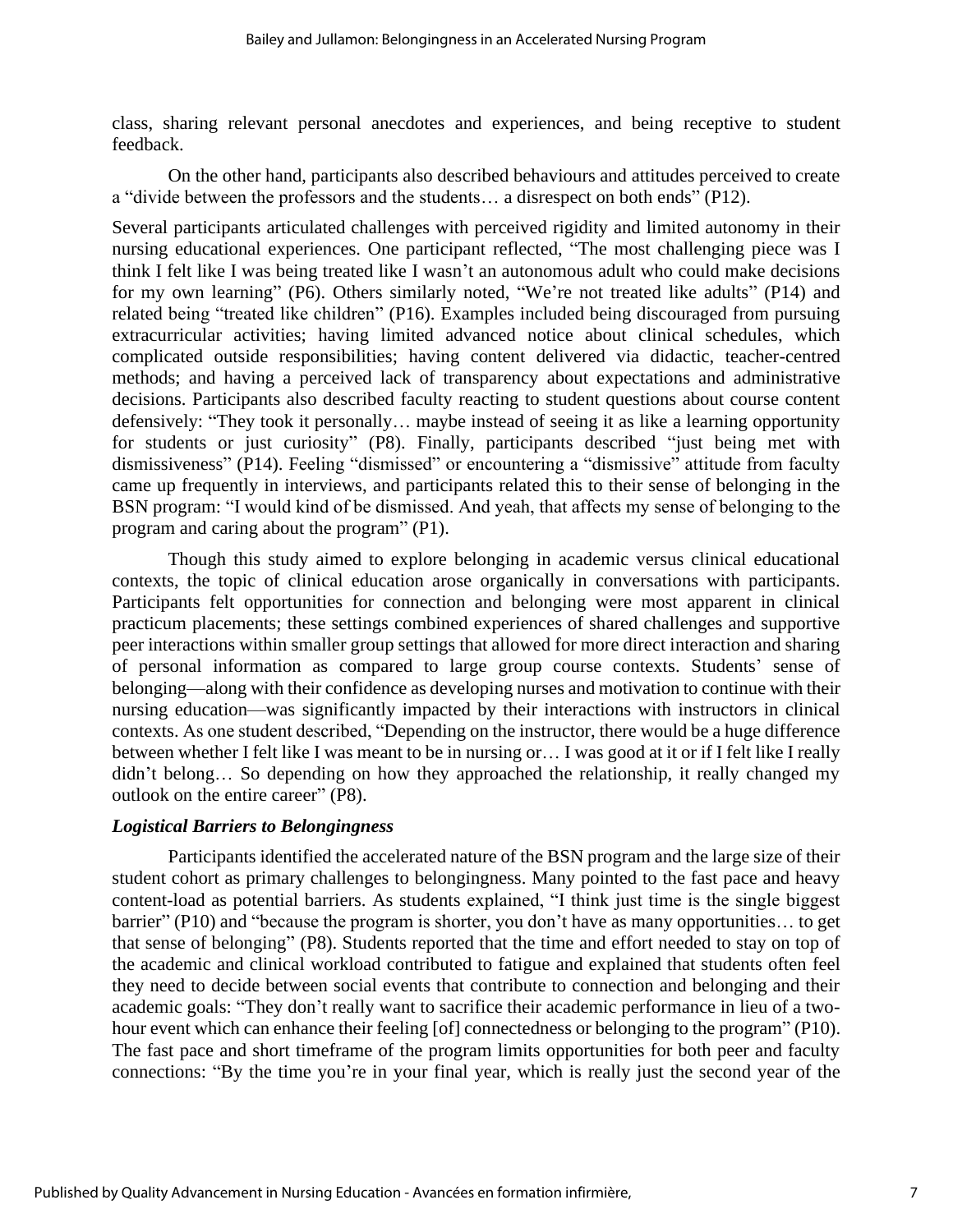program, you don't have enough rapport I think with the faculty… so they don't know us as individual students" (P6).

Students also observed that a main issue "is just the size of the cohort" (P8); "it's hard to have a sense of belonging because it's a lot of people" (P13). Large, lecture-style classes were also a challenge: "During those shared academic times, there's not a lot of opportunity for engaging or connecting or feeling a sense of belonging… Because it's a huge lecture hall with 120 eyes facing forward and one professor very far away with a microphone" (P14). Discomfort with speaking in large classes was common: "In a huge classroom, I'm... not usually comfortable with speaking" (P15).

#### **Facilitators of Belongingness**

Participants highlighted strategies and experiences that supported belonging and offered suggestions for ways to enhance belongingness. Students felt that the program orientation was "a really great way to enhance that sense of belonging [and] connectedness right off the bat" (P10) and "set up the atmosphere that we work together rather than in competition to get good grades" (P4). Most also appreciated having a dedicated student space and noted that having a nursing student lounge helped "us to feel like we belong there and [are] centered there in some way" (P17). Social media was also described as a place for sharing information and for students to "feel connected and supported by other students" (P14).

Participants consistently identified learning in smaller groups as an opportunity for connection with other students, which they related to belonging. Group work in classes, labs, and clinical settings were all identified as opportunities for "hearing diverse perspectives and learning from peers" (P16) and to "facilitate that sense of connectivity" (P14).

Additionally, students valued times that supported faculty-student social connection and decreased power dynamics. For example, two participants recalled a weekly faculty-student mindfulness group where "the power differentials were just gone and we're just… enjoying time together" (P16). Participants expressed desire to connect with faculty members outside the classroom space and on equal footing, noting that "fostering that feeling of belongingness just doesn't happen in class. It happens outside of class time too" (P11). They described wanting faculty to "come down to our level a bit more, share more of their experiences. Listen to our feedback more. Get to know us more. Have their door open to create those connections" (P12). To support this type of connection, many participants suggested school-sponsored events such as meals or coffee breaks where students have an "opportunity to get to know the faculty members outside of the academic setting in a more casual way" (P8).

#### **Discussion**

Though nursing education can be a deeply enriching experience, the combined demands of academic coursework and immersion in complex health care environments leads many nursing students to report significantly elevated levels of stress (Labrague et al., 2017; Sanderson & Brewer, 2017). Students in accelerated nursing programs describe periods of prolonged stress at higher levels while in their BSN programs than in previous life situations (Cangelosi & Moss, 2010; Hegge & Hallman, 2008). At the same time, there is a well-developed and growing body of research affirming that social connection and belonging help to mitigate stress, while also improving students' motivation for learning, sense of self-efficacy, and academic outcomes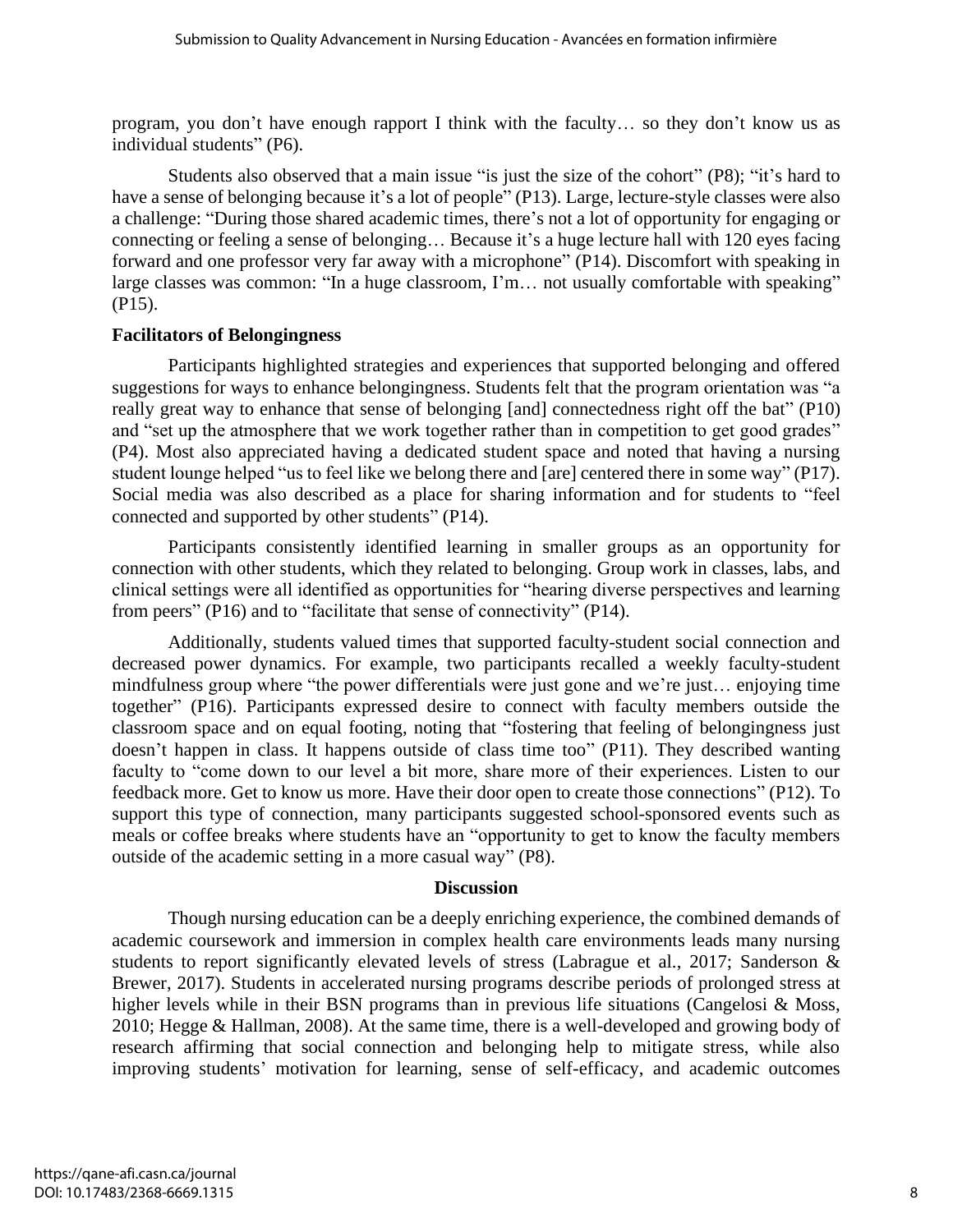(Baumeister & Leary, 1995; Gopalan & Brady, 2019; Levett-Jones & Lathlean, 2008; Pym et al., 2011).

Students participating in this study confirmed that they view belongingness as important to their experience in an accelerated nursing program, both in academic courses and clinical contexts. Participants agreed that a sense of belonging positively impacts mental health, motivation, and ability to envision themselves as successful nurses. This relationship between belongingness, motivation, and a developing nursing identity is particularly interesting given that the 2015 Study of Teaching and Learning in Accelerated Nursing Degree Programs found that "noncognitive attributes such as motivation and commitment to the nursing profession fuel the success of accelerated, second-degree nursing students" (Millett et al., 2015, p. 28).

Participants' experiences of belongingness in the academic setting, however, were almost entirely rooted in peer relationships. Peer-to-peer connections were most effectively forged in small-group learning experiences across settings. Students developed their own support networks on social media. Allocating a comfortable, dedicated space for students to gather for socialization and study supported students' sense of belonging in the physical environment of the school. The identified gap in student-faculty connections suggests that there is considerable opportunity to further develop thoughtful approaches to enhance belongingness more broadly. As one participant observed, "For there to be a culture of belonging, you need the infrastructure" (P16).

Integration of program-supported opportunities for connection and rapport building between faculty and students is one relatively low-barrier way to encourage these connections. Just as they are juggling academic and extracurricular responsibilities, students understand that faculty members are also busy and, as one student observed, "I don't want to use their time unless I have a very specific and important issue" (P17). While students praised their orientation to the BSN program, they suggested that ongoing opportunities, such as school-sponsored lunches or coffee breaks and "Meet the Profs" events, would be helpful for networking and relationship building without the pressure of needing a specific academic-related question to approach a faculty member. Others noted that initiatives that bring students and faculty together in shared, focused activities, for example, mindfulness practices, yoga, fundraising, or volunteering events, were helpful.

Planning social events and ensuring physical space to connect are relatively easy interventions that may lay the groundwork for shifting challenging interpersonal dynamics between accelerated nursing students and faculty. As a group, accelerated nursing students tend to be older than students in traditional programs, are more likely to have families or other significant external commitments, often have previous academic degrees and achievement, and come to nursing as a second career (AACN, 2019; Bowie & Carr, 2013). Faculty teaching in accelerated programs report that accelerated nursing students frequently challenge the status quo, ask probing and complex questions, and more often give direct feedback about their learning experiences than traditional undergraduate students, all in the context of fast-paced programs that leave little time to review complex content or for socialization into the nursing profession (Bowie & Carr, 2013; Cangelosi & Moss, 2010: Millett et al., 2015). Faculty teaching in accelerated programs have less time to convey essential content, so teaching in an accelerated program carries many of the same pressures and stressors as learning in one. The pacing of these programs can leave both faculty and students feeling under intense pressure to perform. It is perhaps unsurprising then that relationships between stressed faculty and students may become strained or fail to develop without intention and care paid to the value of belonging and connection.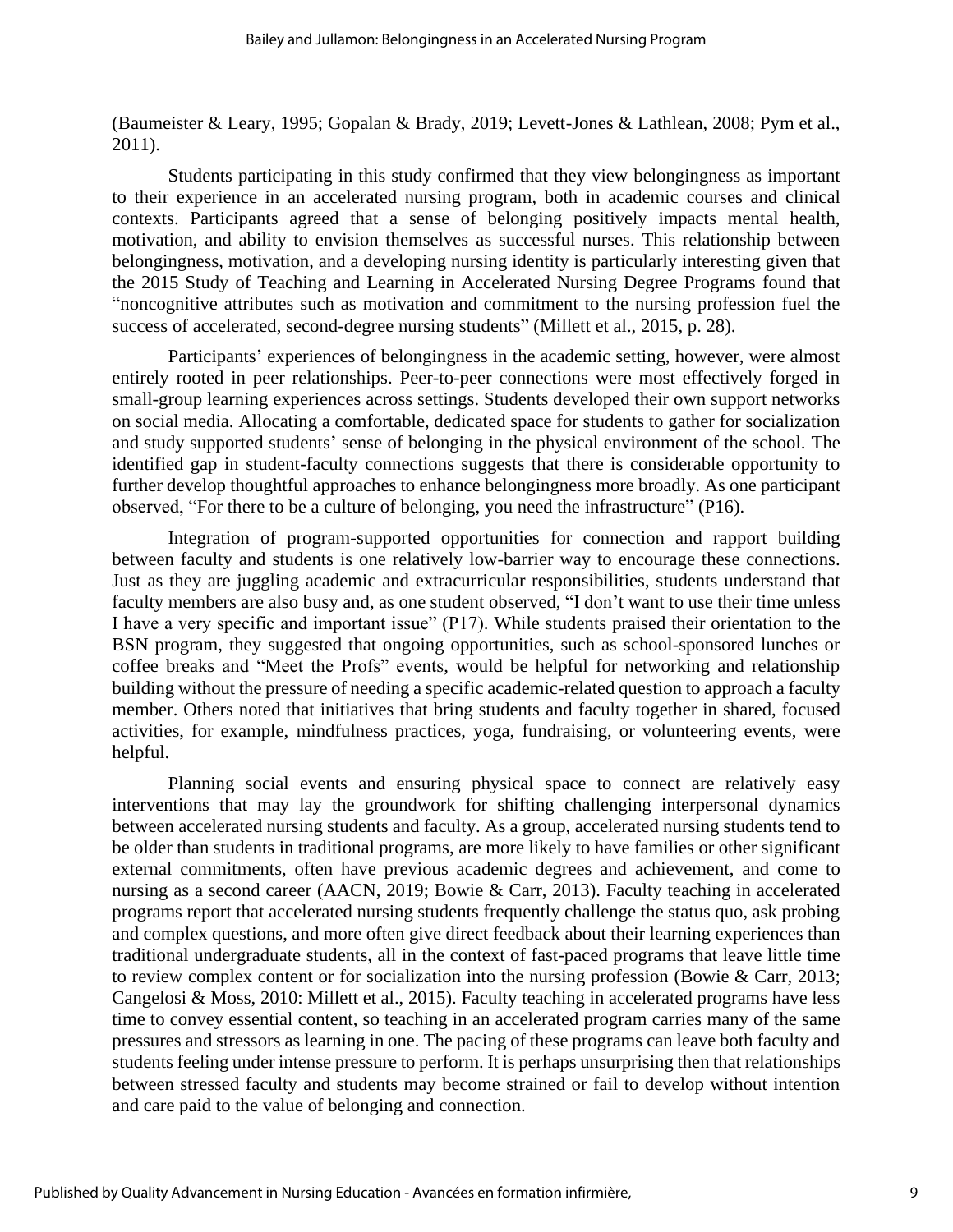Participants in this study pointed to the tension between students and faculty that has been previously described while affirming that accelerated nursing students value transparency about expectations, scheduling, and pedagogical decision-making, as well as autonomy and flexibility in learning where possible in recognition of their external commitments and previous experiences as learners. Attending to and mitigating power dynamics and hierarchy while recognizing students' desire to contribute their perspective based on previous experience may enhance student-faculty connection and create a greater sense of belonging. As Bowie and Carr (2013) proposed:

When we treat adult students as the colleagues they are to become, telling our stories, getting to know each other as persons, celebrating our successes, and supporting each other through challenges and problem solving, we create collegiality, mutual respect, and sense of community, as well as cognitive and metacognitive learning. (p. 400)

Participants in this study echoed this sentiment. In their pursuit of a nursing career, accelerated students are seeking learning environments that are challenging and goal-oriented but that also allow for human connection and a mutual valuing of experience, perspective, and the shared goals of providing excellent nursing care.

## **Limitations**

The relatively small number of participants and concentration on experiences in a single accelerated BSN program are limitations to consider. In an effort to minimally guide the conversations with participants and to protect confidentiality, we collected very limited demographic information, which did not include information about racial identity, marital status, and so on. Though we presume these factors likely impact belongingness, they did not naturally arise in the interviews. Collecting additional demographic data may have allowed for more nuanced understanding of individual factors that contribute to belongingness and is a consideration for future research.

#### **Conclusion**

Belongingness has been established as a "prerequisite" for success in clinical nursing education (Levett-Jones & Lathlean, 2008). This study adds to the literature by confirming that accelerated nursing students perceive social belonging as important in supporting their motivation, well-being, and confidence in their developing nursing identity in academic, as well as clinical, education settings. Our findings underline the importance of nursing programs, as well as individual faculty members, thoughtfully attending to the structural and relational facilitators of and barriers to belongingness described above.

Directions for future inquiry include assessing which interventions most effectively enhance belongingness in academic nursing education contexts, as well as understanding whether and how enhanced belongingness translates to academic outcomes and clinical competency. Additionally, the experience of faculty belongingness has yet to be widely explored. Understanding how faculty perceive themselves as connected to or supported by their university, by one another, by their students, and by the profession of nursing may offer insights into ways to mitigate the challenges of educating nurses in ever more complex environments. Creating environments that attract nurses to graduate education and faculty positions is an important part of addressing the ongoing nursing faculty shortage.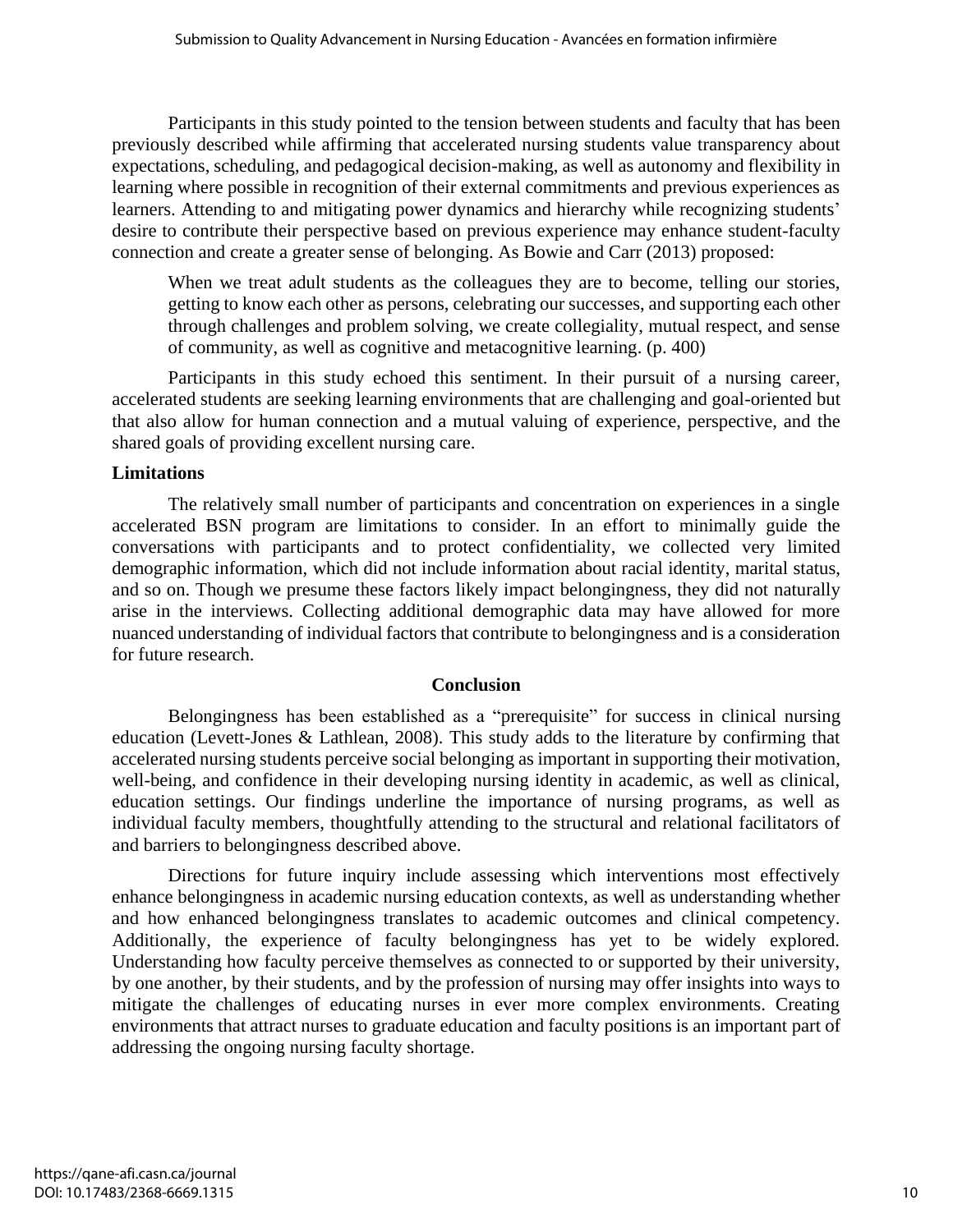## **Funding**

University of British Columbia, Institute for the Scholarship of Teaching and Learning (SOTL) and Centre for Teaching and Learning Technology SOTL Seed Program award for a project entitled *To Know and Be Known: Enhancing Connectedness and Community in an Accelerated Nursing Program*.

# **Declaration of competing interest**

Not applicable.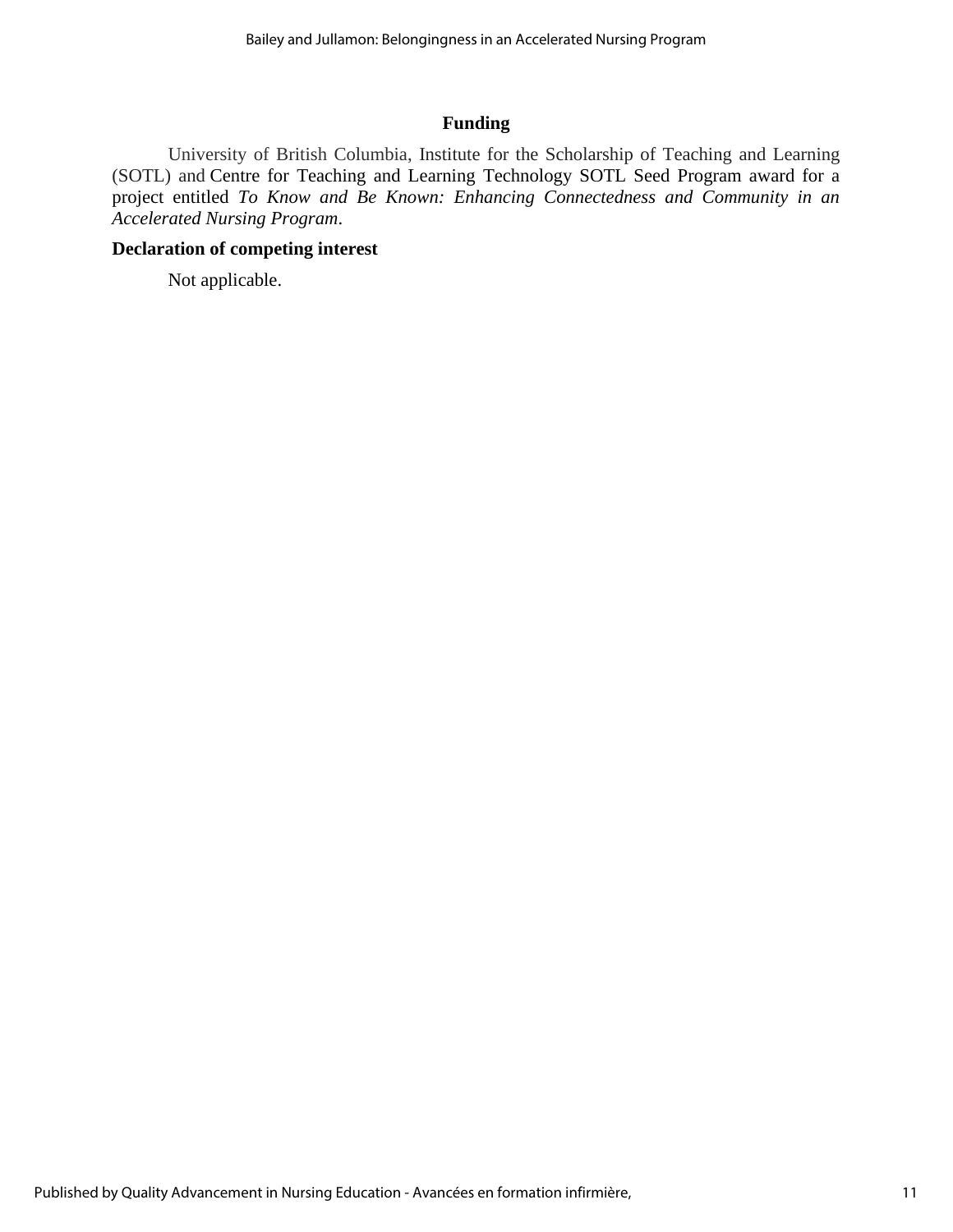## **References**

- American Association of Colleges of Nursing. (2019). *Accelerated baccalaureate and master's degrees in nursing.* https://www.aacnnursing.org/Nursing-Education-Programs/Accelerated-Programs
- Baumeister, R. F., & Leary, M. R. (1995). The need to belong: Desire for interpersonal attachments as a fundamental human motivation. *Psychological Bulletin, 117*(3), 497– 529. https://doi.org/10.1037/0033-2909.117.3.497
- Boamah, S. A., Callen, M., & Cruz, E. (2021). Nursing faculty shortage in Canada: A scoping review of contributing factors. *Nursing Outlook*, 1–15. https://doi.org/10.1016/j.outlook.2021.01.018
- Borrott, N., Day, G. E., Sedgwick, M., & Levett-Jones, T. (2016). Nursing students' belongingness and workplace satisfaction: Quantitative findings of a mixed methods study. *Nurse Education Today, 45*, 29–34. http://doi.org/10.1016/j.nedt.2016.06.005
- Bowie, B. H., & Carr, K. C. (2013). From coach to colleague: Adjusting pedagogical approaches and attitudes in accelerated nursing programs. *Journal of Professional Nursing*, *29*(6), 395–401. https://doi.org/10.1016/j.profnurs.2012.05.016
- Canadian Nurses Association. (2009). *Tested solutions for eliminating Canada's registered nurse shortage*. [https://hl-prod-ca-oc-download.s3-ca-central-](https://hl-prod-ca-oc-download.s3-ca-central-1.amazonaws.com/CNA/2f975e7e-4a40-45ca-863c-5ebf0a138d5e/UploadedImages/documents/RN_Highlights_e.pdf)[1.amazonaws.com/CNA/2f975e7e-4a40-45ca-863c-](https://hl-prod-ca-oc-download.s3-ca-central-1.amazonaws.com/CNA/2f975e7e-4a40-45ca-863c-5ebf0a138d5e/UploadedImages/documents/RN_Highlights_e.pdf)[5ebf0a138d5e/UploadedImages/documents/RN\\_Highlights\\_e.pdf](https://hl-prod-ca-oc-download.s3-ca-central-1.amazonaws.com/CNA/2f975e7e-4a40-45ca-863c-5ebf0a138d5e/UploadedImages/documents/RN_Highlights_e.pdf)
- Cangelosi, P. R., & Moss, M. M. (2010). Voices of faculty of second-degree baccalaureate nursing students. *The Journal of Nursing Education*, *49*(3), 137–142. <https://doi.org/10.3928/01484384-20090915-02>
- Cohen, G. L., & Garcia, J. (2008). Identity, belonging, and achievement: A model, interventions, implications. *Current Directions in Psychological Science, 17*(6), 365–369. http://doi.org/10.1111/j.1467-8721.2008.00607.x
- Dweck, C. S., Walton, G. M., & Cohen, G. L. (2014). *Academic tenacity: mindsets and skills that promote lifelong learning.* Bill & Melinda Gates Foundation.
- Eddles-Hirsch, K. (2015). Phenomenology and educational research. *International Journal of Advanced Research, 3*(8), 251–260.
- Gopalan, M., & Brady, S. T. (2019). College students' sense of belonging: A national perspective. *Educational Researcher, 48*(2), 134–137. https://doi.org/10.3102/0013189X19897622
- Grobecker, P. A. (2016). A sense of belonging and perceived stress among baccalaureate nursing students in clinical placements. *Nurse Education Today, 36*, 178–183. https://doi.org/10.1016/j.nedt.2015.09.015
- Groenewald, T. (2004). A phenomenological research design illustrated. *International Journal of Qualitative Methods, 3*(1), 42–55.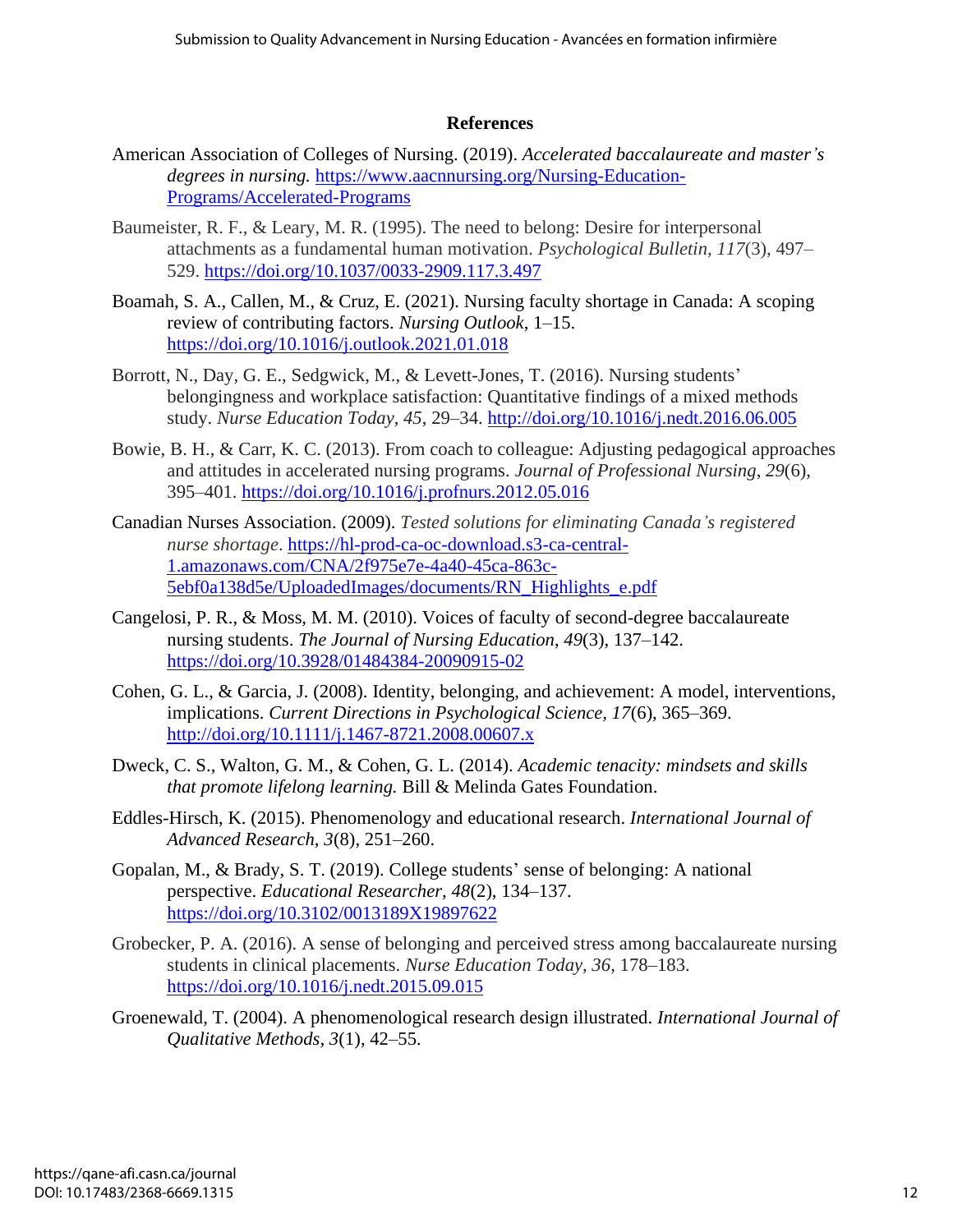- Hegge, M. J., & Hallman, P. A. (2008). Changing nursing culture to welcome second-degree students: Herding and corralling sacred cows. *Journal of Nursing Education*, *47*(12), 552–556. https://doi.org/10.3928/01484834-20081201-04
- Hycner, R. H. (1985). Some guidelines for the phenomenological analysis of interview data. *Human Studies, 8,* 279–303.
- Labrague, L. J., McEnroe-Petitte, D. M., Gloe, D., Thomas, L., Papathanasiou, I. V., & Tsaras, K. (2017). A literature review on stress and coping strategies in nursing students. *Journal of Mental Health, 26*(5), 471–480. https://doi.org/10.1080/09638237.2016.1244721
- Lee, R. M., Draper, M., & Lee, S. (2001). Social connectedness, dysfunctional interpersonal behaviors, and psychological distress: Testing a mediator model. *Journal of Counseling Psychology*, *48*(3), 310–318. https://doi.org/10.1037/0022-0167.48.3.310
- Levett-Jones, T., & Lathlean, J. (2008). Belongingness: a prerequisite for nursing students' clinical learning. *Nurse Education in Practice, 8*(2), 103–111. https://doi.org/10.1016/j.nepr.2007.04.003
- Levett-Jones, T., Lathlean, J., Maguire, J., & McMillan, M. (2007). Belongingness: A critique of the concept and implications for nursing education. *Nurse Education Today, 27*, 210–218. https://doi.org/10.1016/j.nedt.2006.05.001
- Luhanga, F. L. (2018). The traditional-faculty supervised teaching model: Nursing faculty and clinical instructors' perspectives. *Journal of Nursing Education and Practice, 8*(6), 124– 137. https://doi.org/10.5430/jnep.v8n6p124
- Maslow, A. H. (1987). *Motivation and personality* (3rd ed.). Harper Collins.
- Millett, C. M., Stickler, L. M., & Wang, H. (2015). *Accelerated nursing degree programs: Insights into teaching and learning experiences* (Research Report No. RR-15-29). Educational Testing Service. https://doi.org/10.1002/ets2.12078
- Padilla-Diaz, M. (2015). Phenomenology in educational qualitative research: Philosophy as science or philosophical science? *International Journal of Educational Excellence, 1*(2), 101–110. https://doi.org/10.18562/IJEE.2015.0009
- Pym, J., Goodman, S., & Patsika, N. (2011). Does belonging matter? Exploring the role of social connectedness as a critical factor in students' transition to higher education. *Psychology in Society, 42*, 35–50.
- Read, E., & Laschinger, H. K. S. (2017). Transition experiences, intrapersonal resources, and job retention of new graduate nurses from accelerated and traditional nursing programs: A cross-sectional comparative study, *Nurse Education Today, 59*, 53–58. https://doi.org/10.1016/j.nedt.2017.08.014
- Sanderson, B., & Brewer, M. (2017). What do we know about student resilience in health professional education? A scoping review of the literature. *Nurse Education Today, 58*, 65–71. https://doi.org/10.1016/j.nedt.2017.07.018
- Sebele-Mpofu, F. Y. (2020). Saturation controversy in qualitative research: Complexities and underlying assumptions: A literature review. *Cogent Social Sciences, 6*(1). https://doi.org/10.1080/23311886.2020.1838706